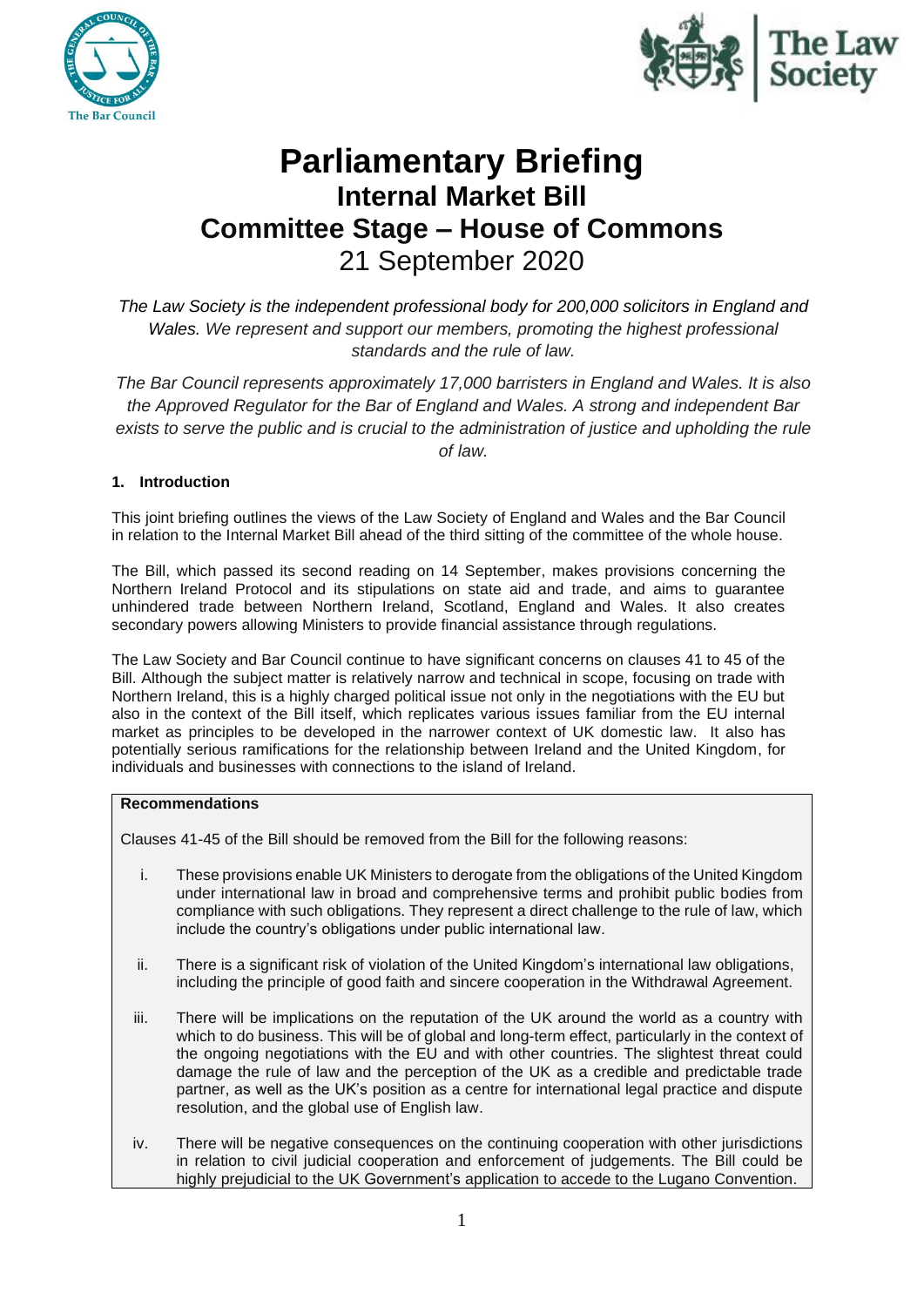



v. The provisions could raise significant conflict between the courts and executive with regard to judicial review.

We therefore urge support for amendments 1, 2, 3, 50 and 51, which together would remove all of these clauses. We also support amendments 54 - 59, which would introduce stricter compliance.

The new amendment 66, adopted by the Government, is a limited positive step which would prevent these measures coming into force without specific endorsement by a motion in the House of Commons. However, the amendment does not alter the fact that these provisions expressly provide for derogation by the UK from its international obligations.

We are also concerned about the new amendments 64 and 65, which restrict the discretion of the courts in relation to the time limits for applications for judicial review of measures adopted pursuant to clauses 42 and 43.

#### **2. Challenge to the rule of law**

Clauses 41 to 45 of the Bill represent a direct and apparently deliberate challenge to the rule of law, which must be understood, including by the United Kingdom, to include its obligations under international law.

These provisions enable UK Ministers to derogate from the obligations of the United Kingdom under international law in broad and comprehensive terms and prohibit public bodies from compliance with such obligations (particularly clause 44(1)).

We are unaware of a precedent for such an approach in UK legislation or administrative practice, which cuts across numerous statements of high judicial and political authority confirming the country's consistent commitment to upholding the rule of law.

Furthermore, these measures affect the legal hierarchy of sources established in the Withdrawal Agreement (in violation of article 4 and 5). If the Bill is passed as introduced, the Northern Ireland Protocol and associated caselaw would have a subordinate role dependent on ministerial interpretation.

## **3. Potential breach of public international law**

While the UK is no longer a Member State of the EU, the transitional period has not vet expired. We are therefore concerned that the effect of the proposed legislation will be to place the UK in breach not only of the specific provisions of the Northern Irish Protocol but also of the wider principles of good faith and sincere cooperation that continue to bind the UK under the general provisions of the Withdrawal Agreement during the transitional period.

It would be very undesirable for the UK to be placed in a position where the EU could accuse it, with considerable force, of a deliberate and fundamental breach of its general obligations during the transition period, with potentially far-reaching adverse effects both on the legal interests and international reputation of the United Kingdom.

Experts have suggested that the Bill could violate the principle of good faith and sincere cooperation in the Withdrawal Agreement. This could lead to dispute settlement proceedings being commenced against the UK and, and, therefore, a risk of retaliation from the EU including the suspension of trade as set out in the Withdrawal Agreement.

#### **4. Implications on the reputation of the UK around the world**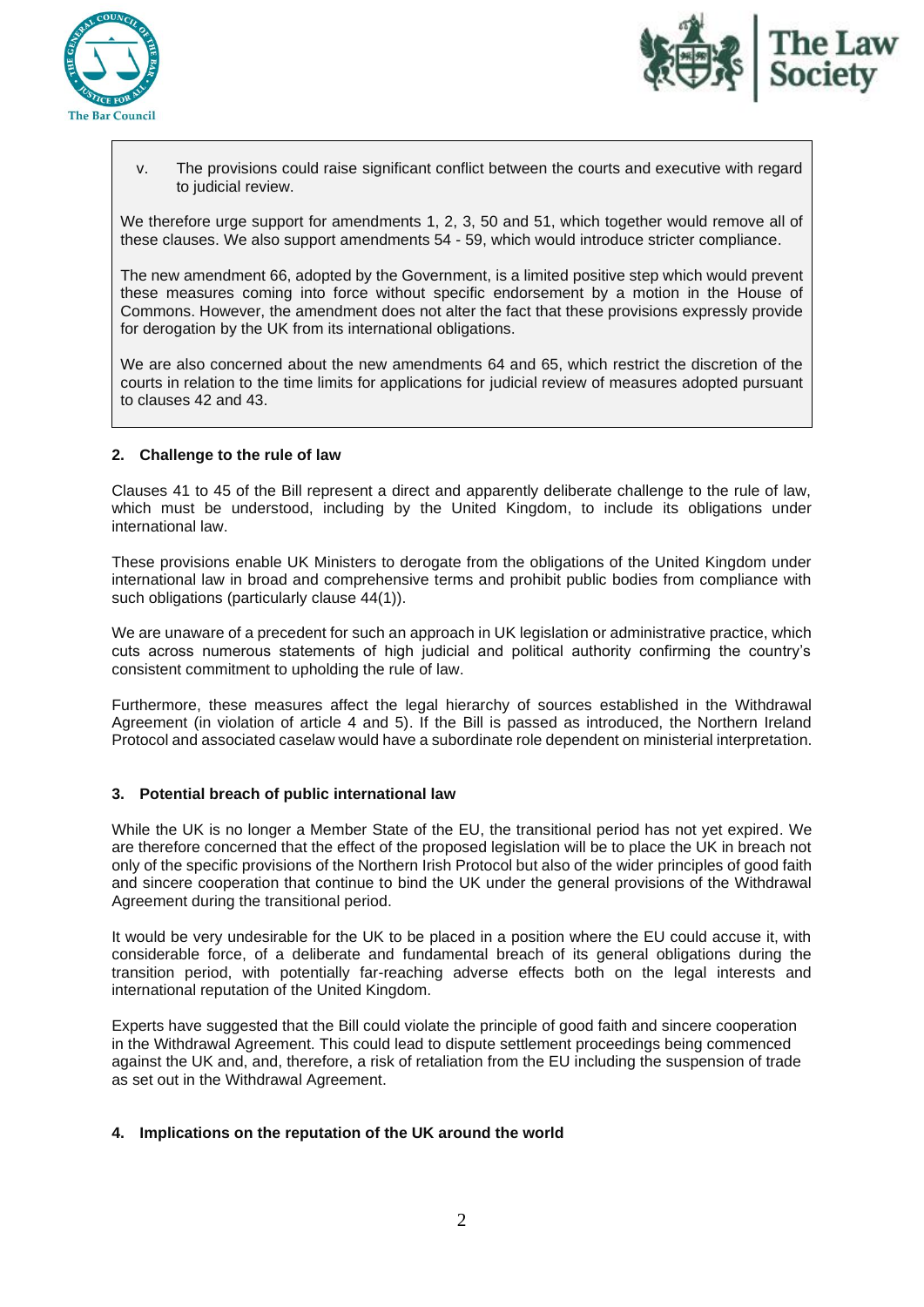



We are concerned at the implications of this initiative for the reputation of the UK around the world, including as a centre for international legal practice and dispute resolution, particularly in the context of the ongoing negotiations with the EU and with other current or prospective trading partners.

Given the stated ambition of the UK Government to be a leader in global trade, including in respect of professional services, which is one of the most important UK economic sectors, it sends a negative message to cast doubt on our willingness to abide by our international commitments or to retain a discretion to depart from such commitments at the discretion of UK Ministers.

The resulting damage to the UK's reputation would likely make prospective trading partners – including key UK Government targets such as the US and Australia, and important growth markets for the legal sector such as India and Brazil – far more wary of entering into trade agreements with the United Kingdom.

## **5. Implications on civil judicial cooperation**

The UK Government has formally requested for the UK to accede to the Lugano Convention at the end of the transition period to enable civil judicial cooperation with our closest neighbouring jurisdictions to continue on an efficient basis. This is a sensitive political issue, where the UK is seeking to persuade other Member States and signatories, and the EU itself, to approve the UK's application. Again, we are very concerned that the present initiative will severely undermine those efforts and will cause significant prejudice to the reputation of the UK.

The UK no longer being party to the Lugano Convention is not in the interests of access to justice for UK and EU businesses and citizens, who will be affected by delay and disruption to the assertion of their legal rights.

## **6. Effect on judicial review**

Clause 45 would exclude judicial review of any regulations made under clauses 42 and 43 on grounds of incompatibility with domestic law, including human rights measures, as well as international law. This has implications for the rule of law and the principles of access to justice, which are themselves a core component of the rule of law. The Government is now proposing a further procedural restriction on applications for judicial review of such measures.

It is unclear how the courts would interpret an "ouster clause" like this one: precedent suggests that only an ouster clause expressed in clearly unequivocal terms would hold up and would in any case not prevent a judicial review challenge based on an error of law.

This provision would also contravene the Withdrawal Agreement (direct effect provisions, Article 4 Withdrawal Agreement). This provision provides a right for individuals to directly rely on the Withdrawal Agreement provisions and challenge the UK or EU implementation in national courts, where they have clear, unambiguous rights under the Agreement. The individuals and businesses therefore have a right to ask for a judicial review under the Withdrawal Agreement and the UK cannot unilaterally deviate from this without breaching its obligations.

This Bill is therefore likely to cause significant conflict between the courts and executive with regard to judicial review.

Finally, even if the effect of the "ouster clause" was to prevent any domestic challenge to measures that were in breach of international commitments of the UK, there is a substantial risk that these issues will be litigated at the international level, with further adverse implications for the international reputation of the UK and its Government.

## **7. Absence of justification for the proposed measures**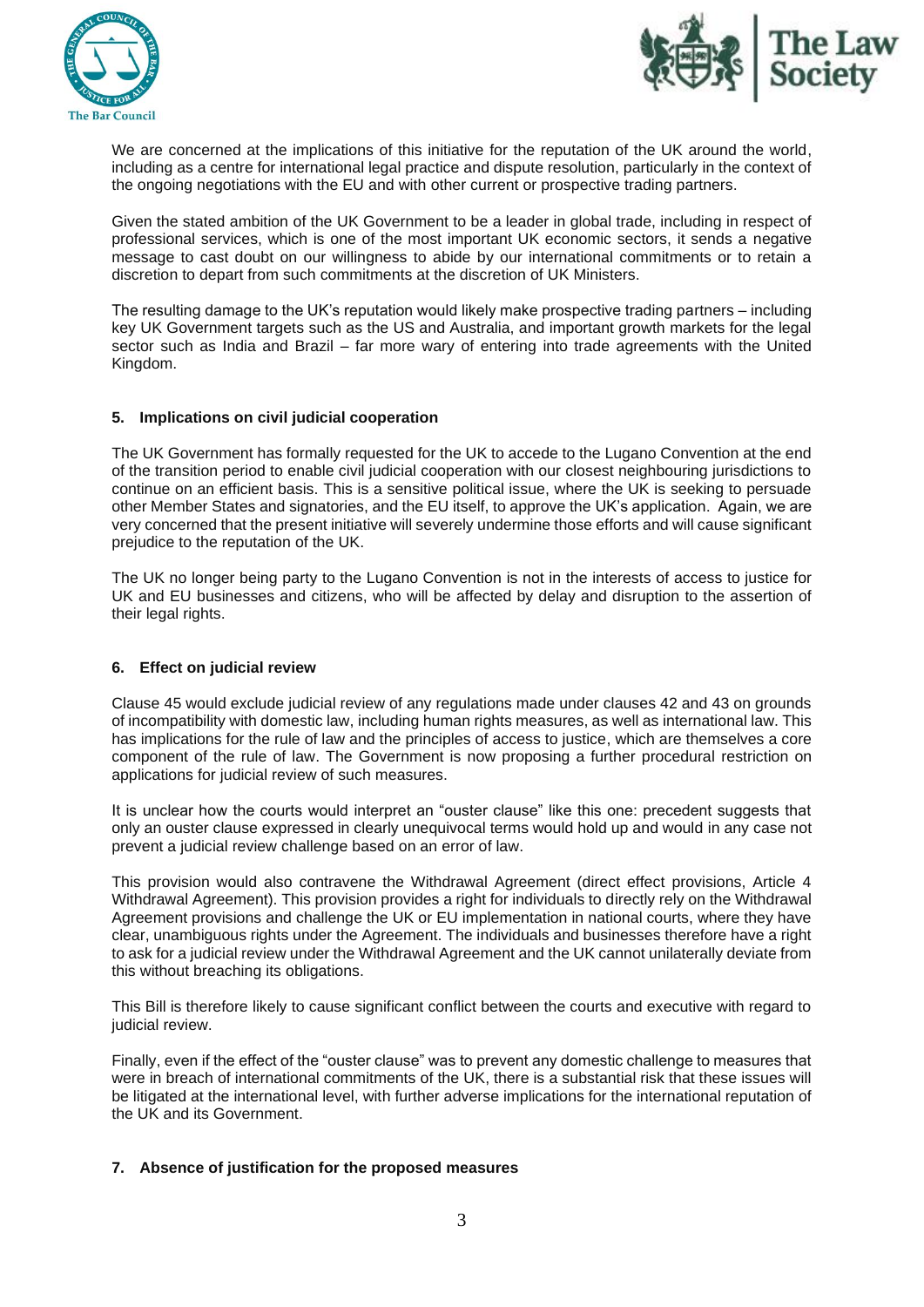



The Law Society and Bar Council do not believe there is a justification for the proposed measures. The Treasury Solicitor and Advocate General for Scotland have resigned as a result of this initiative and we are aware of direct criticisms expressed by Sir Bob Neill MP, the Chair of the Justice Committee and by a number of other very senior parliamentarians including the previous two Attorney Generals.

The adoption of a stricter Parliamentary procedure before such measures are brought into force does not address the substance of those criticisms. The mere fact that Parliament may endorse the bringing into force of a statutory instrument does not mean that the measure is no longer incompatible with international law.

The Law Society and the Bar Council have seen the statement from the Attorney General setting out the government's legal position on the Bill and the Northern Irish Protocol. We have also seen reports of advice given by the Attorney General to the effect that the commitment to the rule of law reflected in the ministerial code is limited to obligations under UK domestic law. If those views have been accurately reported then the Law Society and the Bar Council respectfully but fundamentally disagree with them.

In particular, the Law Officers note in their published statement itself recognises that, "*it is an established principle of international law that a state is obliged to discharge its treaty obligations in good*  faith. This is, and will remain, the key principle in informing the UK's approach to international *relations."* The Law Society and the Bar Council agree with this statement, which reflects the consistent approach of the UK and its Courts to its obligations under international law.

However, the statement goes on to state the conventional "dualist" doctrine of UK domestic law, and to restate the principle of Parliamentary sovereignty, reaching the conclusion that, as a matter of UK domestic law, there is nothing unconstitutional or unlawful in Parliament adopting legislation that is inconsistent with its international obligations. This analysis is correct viewed exclusively as a matter of pure domestic UK law but it does not address the points that are of concern to the Law Society and the Bar Council, that the proposed approach is directly incompatible with the discharge of the legal obligations of the UK under international law.

The general position recognised by the UK Government of the discharge of treaty obligations in good faith, is clearly jeopardised by the proposed legislation. The UK remains bound by its specific obligations of sincere cooperation under the EU Treaties during the transitional period and equivalent obligations expressly set out in Article 4 of the Northern Irish Protocol. The Law Society and the Bar Council are of the view that the proposed adoption of legislation that is deliberately designed to confer powers on Ministers to act incompatibly with international law and to prohibit compliance with obligations imposed by an international treaty ratified by the UK and endorsed by Parliament, constitutes a clear breach of those aspects of the rule of law.

## **8. Devolution**

We are also concerned that the potential effects of this Bill on the current devolution settlement are significant. As drafted, the Bill could affect the devolution settlement by providing the UK Government the ability to reduce the right of the Senedd, and other devolved Parliaments, to regulate within currently defined areas of devolved competence as each of them sees fit. We support the arguments made by the Law Society of Scotland in their [Parliamentary briefing](https://www.lawscot.org.uk/research-and-policy/influencing-the-law-and-policy/our-input-to-parliamentary-bills/bills-201920/united-kingdom-internal-market-bill-2019-2021/) for Second Reading and Committee stage of the Bill.

#### **For further information please contact:**

Sam Lamont **Public Affairs Adviser M:** *07391 499343* **E:** *[sam.lamont@lawsociety.org.uk](mailto:sam.lamont@lawsociety.org.uk)*

Piran Dhillon-Starkings **Adviser to the Chair M:** 07908 965481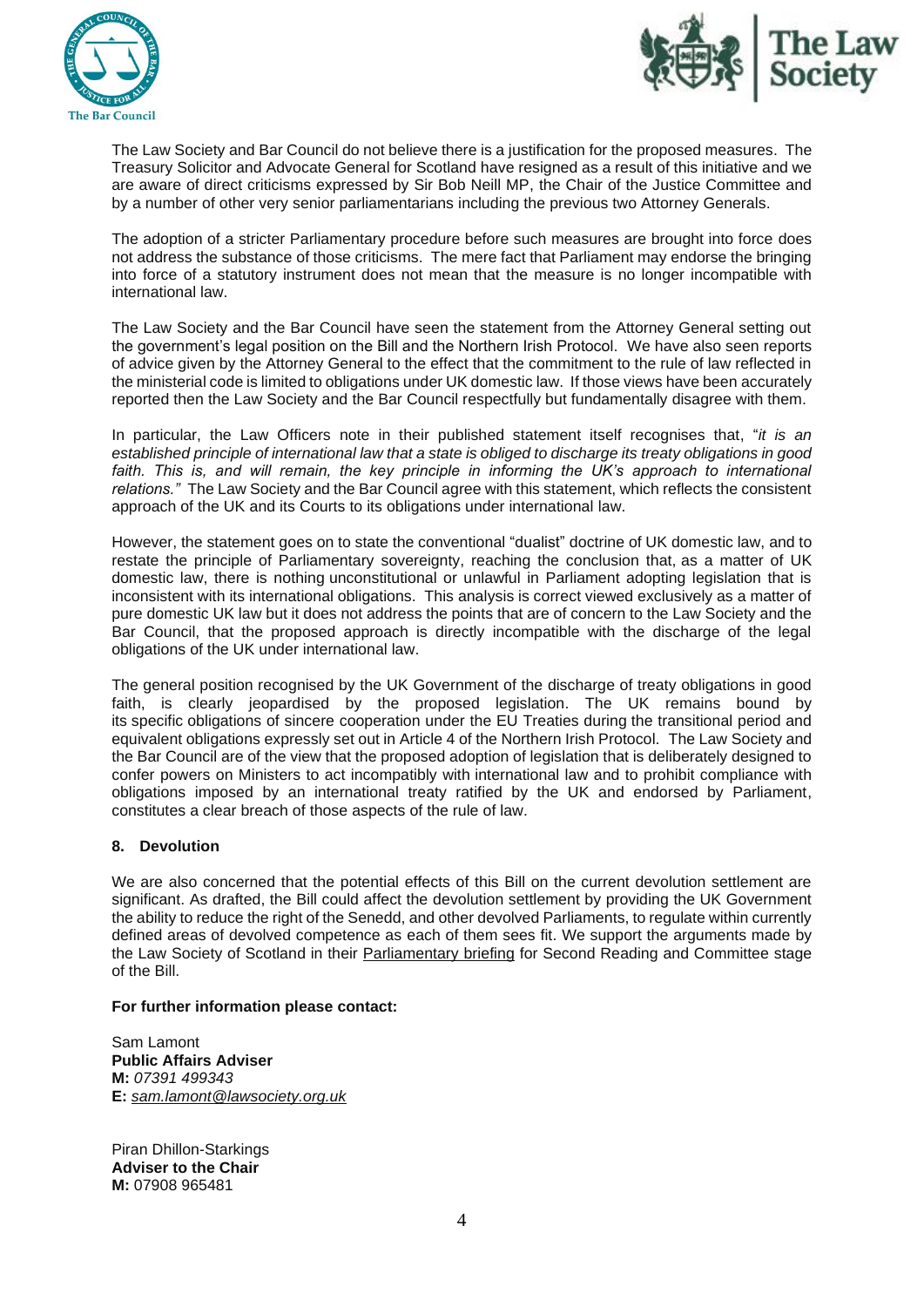



# **E:** *[PDhillon-Starkings@BarCouncil.org.uk](mailto:PDhillon-Starkings@BarCouncil.org.uk)*

# **Annexe 1 – Amendments referred to in this briefing note**

## **Clause 41**

Labour amendment 52, 53

- 52 The intention of this amendment is to confirm the process agreed in the Withdrawal Agreement as the mechanism for dispute resolution.
- 53 The intention of this amendment is to omit the disapplication of international domestic law under Clause 45.

## SDLP Amendment 50

• 50 – Leave out Clause 41

## **Clause 42**

Labour amendments 54, 55

- 54 add 'the need to respect the rule of law." To the face of the Bill
- 55 This amendment would remove the provision allowing international and domestic law to be disregarded when regulating exit procedures.

Liberal Democrat amendment 1

• 1 – leave out clause 42

#### **Clause 43**

Labour amendments 56, 57, 59

- **56 -** This amendment would require the Secretary of State to respect the rule of law and human rights while making provisions under this Clause.
- **57 -** This amendment would prevent the disapplication or modification of NI Protocol Article 10 under this Clause.
- **59 -** This amendment would stop regulations under this section about NI Protocol Article 10 having the effect that making rights, powers, liabilities, obligations, restrictions, remedies and procedures that would otherwise apply in relation to aid, would not be recognised because they are derived from international or domestic law.

Liberal Democrat amendment 2

• 2 – leave out Clause 43

## **Clause 44**

Labour amendment 60

• 60 - This amendment would require the Secretary of State to respect the rule of law in complying with the duty to notify state aid in accordance with Article 10 of the Northern Ireland Protocol.

SDLP amendment 51